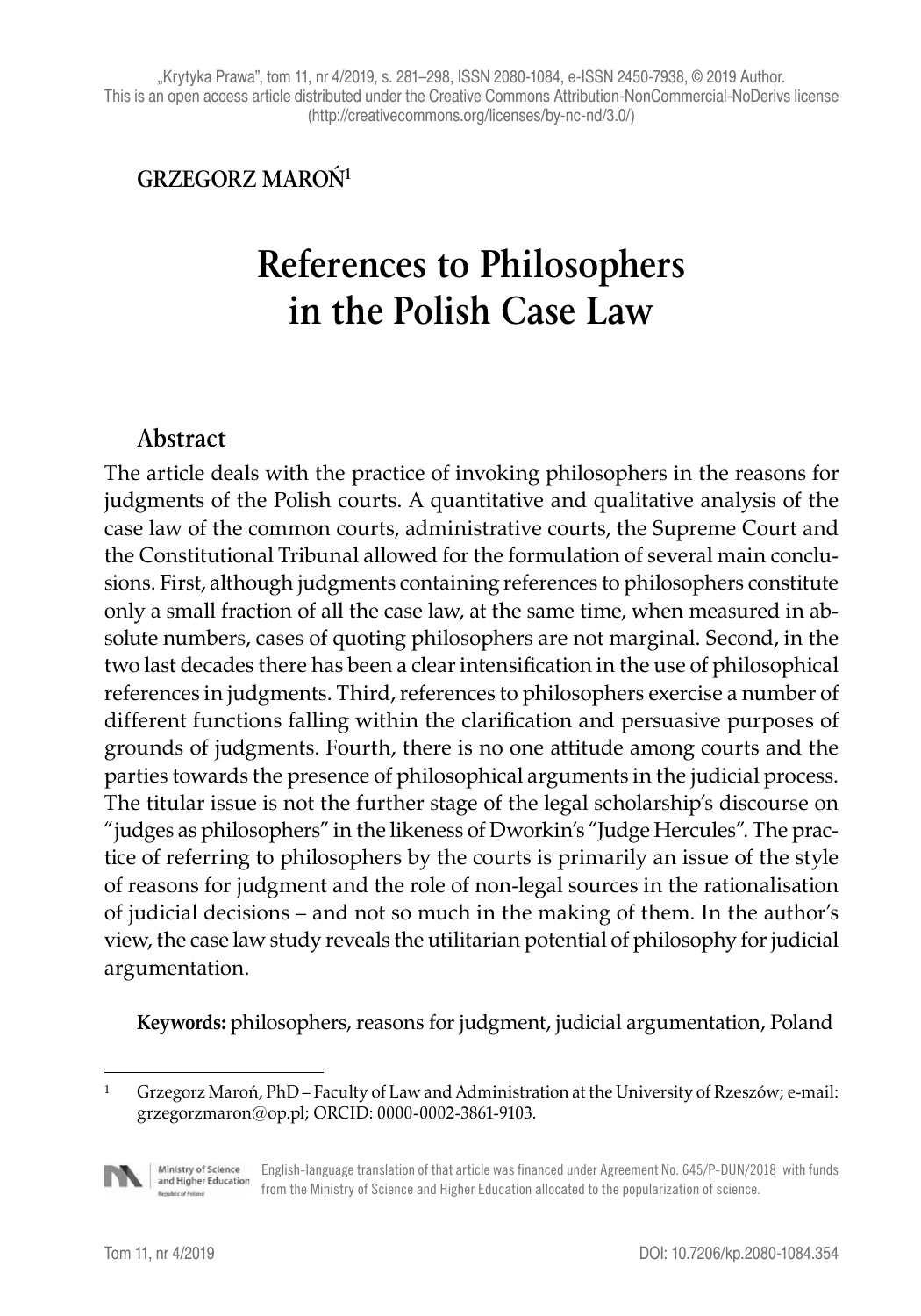### **Introduction**

The issue of relations between a judge and a philosopher and of philosophy as a source of inspiration for judges has repeatedly been raised in legal literature, especially the philosophical-legal one. The most famous example of a scientific reflection oriented in such a way is the concept of "Judge Hercules" by Ronald Dworkin.<sup>2</sup> This issue was also raised in the Polish jurisprudence, which was expressed in e.g. asking questions of "the judge as a philosopher" or "the judge as a positivist"<sup>3</sup> (craftsman).<sup>4</sup>

The attention of the Polish legal science has not been drawn to the issue of references to philosophers in the reasons for judgements so far. Moreover, this issue did not meet wider interest in the case of the legal scholarship abroad, either.<sup>5</sup> This paper presents the results of research on the judgements of Polish courts as regards the presence of references to philosophers. The conducted study of the case law is quantitative-qualitative in nature. On the one hand, a research intention underlying this article was determining the scale of cases of making references to philosophers in the reasons for judgements, showing the titular practice in the chronological aspect, with a breakdown by individual types of courts, determining the preferred catalogue of philosophers in the judicature. On the other hand, the goal was to recognise and apply a typology to the functions of the references to philosophers in the reasons for judgements. Characterising the

<sup>2</sup> R. Dworkin, *Imperium prawa*, Warszawa 2006, passim. See Ch. Eisgruber, *Should Constitutional Judges be Philosophers?*, [in:] S. Hershovitz (ed.), *Exploring Law's Empire: The Jurisprudence of Ronald Dworkin*, New York 2008, pp. 5–22.

<sup>3</sup> Own translation [translator's note].

<sup>4</sup> E.g. M. Safjan, *Wyzwania dla państwa prawa*, Warszawa 2007, pp. 202–208. See M. Najda, T. Romer, *Co mają do powiedzenia sędziom wielcy filozofowie*?, [in:] idem, *Etyka dla sędziów. Rozważania*, Warszawa 2007.

<sup>5</sup> Only several scientific papers by representatives of the Anglo-Saxon legal doctrine are about the issue of referring to philosophers in the reasons of judgements. See N. Rao, *A Backdoor to Policy Making. The Use of Philosophers by the Supreme Court*, "University of Chicago Law Review" 1998, 1, pp. 1371–1401; T. Brooks, *Does Philosophy Deserve a Place at the Supreme Court?*, "Rutgers Law Record" 2003, 1, pp. 1–17; K. Schulz, *Backdoor use of philosophers in judicial decision-making? Antipodean reflections*, "Journal Griffith Law Review" 2016, 3, pp. 441–470; N. McCormack, *When Canadian Courts Cite the Major Philosophers. Who Cites Whom in Canadian Caselaw*, "Canadian Law Library Review" 2017, 2, pp. 9–28.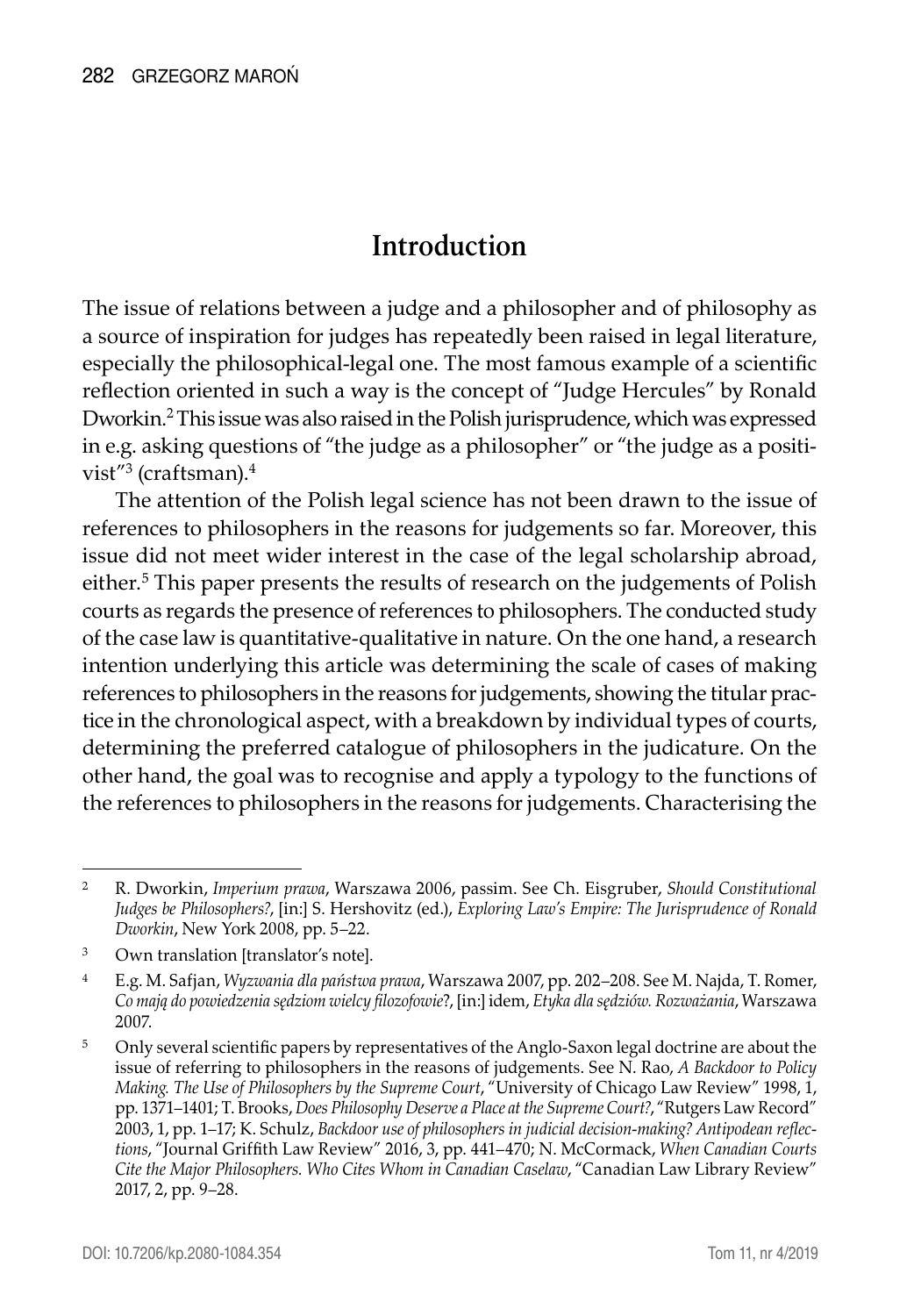analysed issue from the functional perspective, specific cases of the courts' usage of the references to philosophers and their works were used as examples.

### **Methodological Assumptions**

For the purpose of this paper, I adopted a broad understanding of the titular category of "philosophers", not identifying them with lecturers or graduates of philosophy. To me, the philosophers include not only scholars and thinkers who address ontological, epistemological issues or ones regarding logic, but also those who are active in the field of ethics, historiosophy, political philosophy or who engage in a philosophical-economic and philosophical-theological reflection.

The status of specific persons as philosophers may raise some doubts due to the non-obvious delimitation of philosophy and other scientific fields, and due to the interdisciplinary interests of those persons, e.g. the inclusion of Jesus Christ and the last three Popes in the conducted study as representatives of religious-ethical thinking. Similar problems with featuring philosophers are a concern of e.g. the authors of dictionaries and lexicons of philosophers.

When it comes to the scope of the research, I excluded cases of references to philosophers of law, understood as persons who received a degree in law (and who are alternatively philosophers at the same time), who are professionally associated with faculties of law and focus on philosophical-legal issues in their academic work, in the reasons for judgements. The mid-19th century is generally given as the caesura of the separation of philosophy of law. In my analyses, I did not include references, present in the Polish case law, to e.g. Ronald Dworkin, Herbert Hart, Hans Kelsen, Chaim Perelman, and many acclaimed Polish philosophers of law. Neither do I question the philosophical aspects of their scientific work, nor I deprecate the quality of their philosophical reflection. I only state that due to their juridical "specialisation" (legal training, work at law schools), the case-law references to them are more reasonably treated in terms of references to representatives of jurisprudence than philosophers such as e.g. Aristotle, Immanuel Kant or Jürgen Habermas who are outside the legal environment.

In the analysis undertaken, I did not include references to philosophers in the statements of the legal doctrine, which were quoted by the courts.<sup>6</sup> I also omitted judgements in which the references to philosophers were directly connected with the issue of a given case, e.g. the issue of changing the name of

<sup>6</sup> Judgement of the Constitutional Tribunal [hereinafter referred to as: the CT] of 19 April 2011, P 41/09 [Aristotle].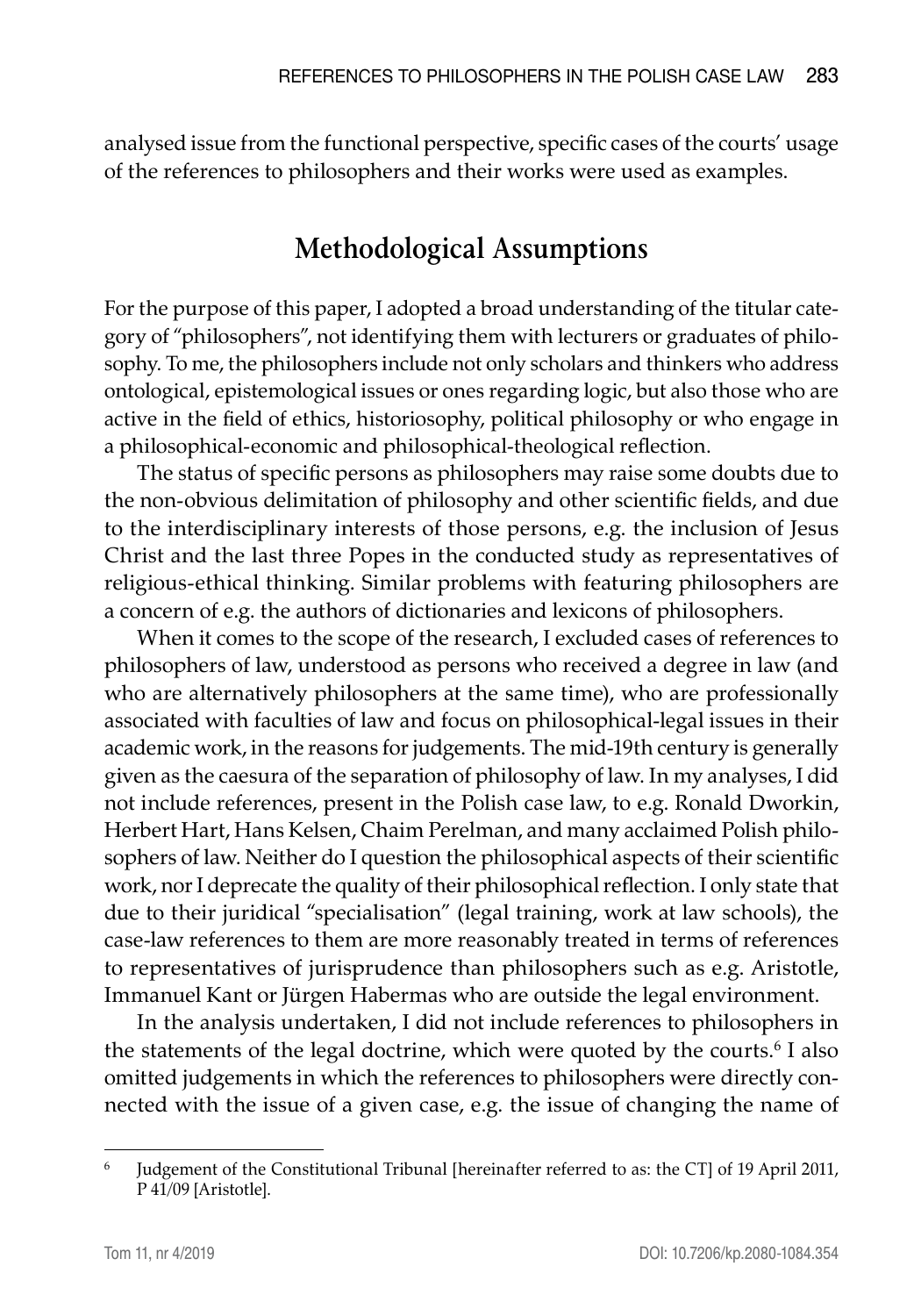ulica Karola Marksa<sup>7</sup> or the case related to infringement of personal interests by emitting a fragment of Leszek Kołakowski's book in a radio programme.<sup>8</sup> Moreover, I did not treat cases of mentioning a philosopher without any reference to his views, e.g. the mere statements that Sigmund Freud is considered to be the father of psychoanalysis,<sup>9</sup> and Rudolf Steiner and Carl Gustav Jung were representatives of philosophical Gnosticism,<sup>10</sup> as the titular "references to philosophers".

I made the case law of the common courts, administrative courts, the Supreme Court, and the Constitutional Tribunal the research subject. In my study, I included the judgements collected in the Internet System of Legal Information<sup>11</sup> LEX up to the end of January 2019.<sup>12</sup> The entries which I looked up were the personal details of the most popular and recognised philosophers and such terms as "philosopher", "ethicist", "thinker", "scholar". I subjected every judgement in which a searched entry appeared to a content analysis in order to verify whether it included a reference to a philosopher in the sense adopted for the purpose of this paper.

## **Quantitative Analysis**

The result of the conducted analysis of the case law of the Polish courts was the recognition of references to 52 philosophers in the reasons for 80 judgements.13

- <sup>11</sup> Internetowy System Informacji Prawnej [translator's note].
- <sup>12</sup> https://sip.lex.pl/

<sup>&</sup>lt;sup>7</sup> Judgement of the Supreme Administrative Court [hereinafter referred to as: the SAC] of 15 November 2018, II OSK 2385/18; Judgement of the Voivodeship Administrative Court [hereinafter referred to as: the VAC] in Wrocław of 25 April 2018, III SA/Wr 72/18.

<sup>&</sup>lt;sup>8</sup> Judgement of the Court of Appeal [hereinafter referred to as: of the CA] in Warsaw of 9 January 2007, VI ACa 720/06.

<sup>9</sup> Judgement of the VAC in Warsaw of z 28 August 2012, III SA/Wa 3226/11.

<sup>&</sup>lt;sup>10</sup> Judgement of the SAC in Wrocław of 11 February 1991, SA/Wr 57/91.

<sup>13</sup> John Acton (1x), Kazimierz Ajdukiewicz (2x), Hannah Arendt (1x), Aristotle (10x), St. Augustine of Hippo (1x), John Langshaw Austin (3x), Alexander Bain (1x), Zbigniew Bauman (2x), Pope Benedict XVI (2x), Isaiah Berlin (1x), Boethius (1x), Zdzisław Cackowski (1x), Barbara Chyrowicz (1x), Cicero (2x), Gerald Dworkin (1x), Emil Durkheim (1x), Friedrich Engels (2x), Michel Foucault (1x), Pope Francis (1x), Benjamin Franklin (2x), Sigmund Freud (1x), Jürgen Habermas (3x), Friedrich August von Hayek (4x), St. Jerome (1x), David Hume (2x), Pope John Paul II (3x), John of Salisbury (1x), Jesus Christ (4x), Immanuel Kant (4x), Leszek Kołakowski (1x), Krzysztof Kosior (1x), Tadeusz Kotarbiński (9x), Quintilian (1x), Gottfried Wilhelm Leibniz (1x), Karl Marx (3x), James Mill (1x), John Stuart Mill (7x), John Milton (1x), Wilhelm Ockham (5x), Maria Ossowska (3x), Plato (1x), Karl Popper (1x), John Rawls (9x), Jean-Jacques Rousseau (1x), Jacek Salij (1x), Arthur Schopenhauer (1x), Adam Smith (2x), Andrzej Szostek (1x), Tadeusz Ślipko (1x), Józef Tischner (1x), St. Thomas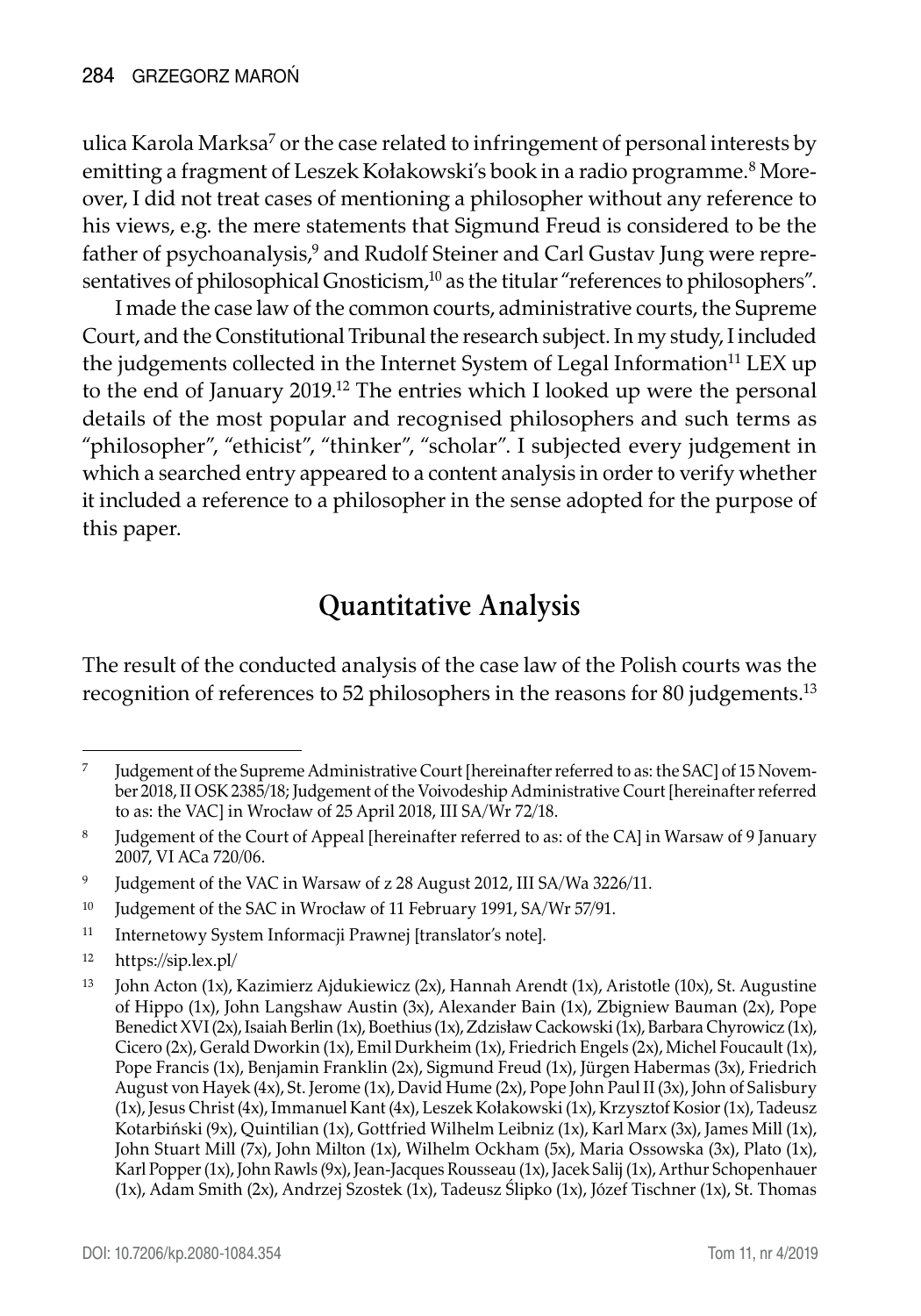Despite diligence, the numbers given should be read more as "at least that much", not "exactly that much".

One may observe a clear intensification in the practice of referring to philosophers in the reasons to court judgements and decisions over three decades. The references to philosophers were noted in 10 judgements from the 1990s, 21 judgements from the first decade of the current century, and 47 judgements from 2010–2019. There are also two pre-1990 judgements.

When it comes to the types of the courts – when measured in absolute numbers – philosophers were most frequently referred to by the administrative courts (29 judgements), common courts (23 judgements), the Constitutional Tribunal (21 judgements) and the Supreme Court (7 judgements), respectively. These statistics, however, do not allow for the formulation of conclusions on the degree of the inclination or readiness of the individual types of courts to make use of the references to philosophers. In order to articulate a conclusion in this regard, it would be necessary to proportionally refer the numerical data given above to the totality of the judgements of a given category of courts. This is not allowed by a disproportion in the percentages of the judgements of the individual types of courts available online. While the bases of the judgements of the Constitutional Tribunal and the administrative courts are complete, the bases of the judgements of the common courts and the Supreme Court are highly fragmentary.

In the case of the Constitutional Tribunal, the references to philosophers concerned both the constitutional court (13 judgements), and individual judges as the authors of separate opinions (9 separate opinions to 8 judgements). All the references to philosophers in the case law of the administrative courts, common courts and the Supreme Court were formally the statement of the courts themselves.

There are 13 Poles in the group of 52 philosophers. As far as the number of judgements including a reference to a philosopher is concerned, the most popular philosophers in the Polish judicature are Aristotle (10x), John Rawls and Tadeusz Kotarbiński (9x), John Stuart Mill (7x) and William Ockham (5x).

Out of 52 philosophers mentioned in the judgements of the Polish courts, 21 were also referred to in the Strasbourg case law and/or in the opinions of the Advocates General of the Court of Justice of the European Union. In the context of the titular issue, however, each of these legal orders follows slightly different preferences in the selection of philosophers. For instance, in the Polish case law, there is not even one reference to philosophers who are most frequently mentioned in the opinions of the Advocates General and in the Strasbourg case law,

of Aquinas (1x), Slavoj Žižek (2x). The number of judgements including references to a given philosopher was given in the brackets.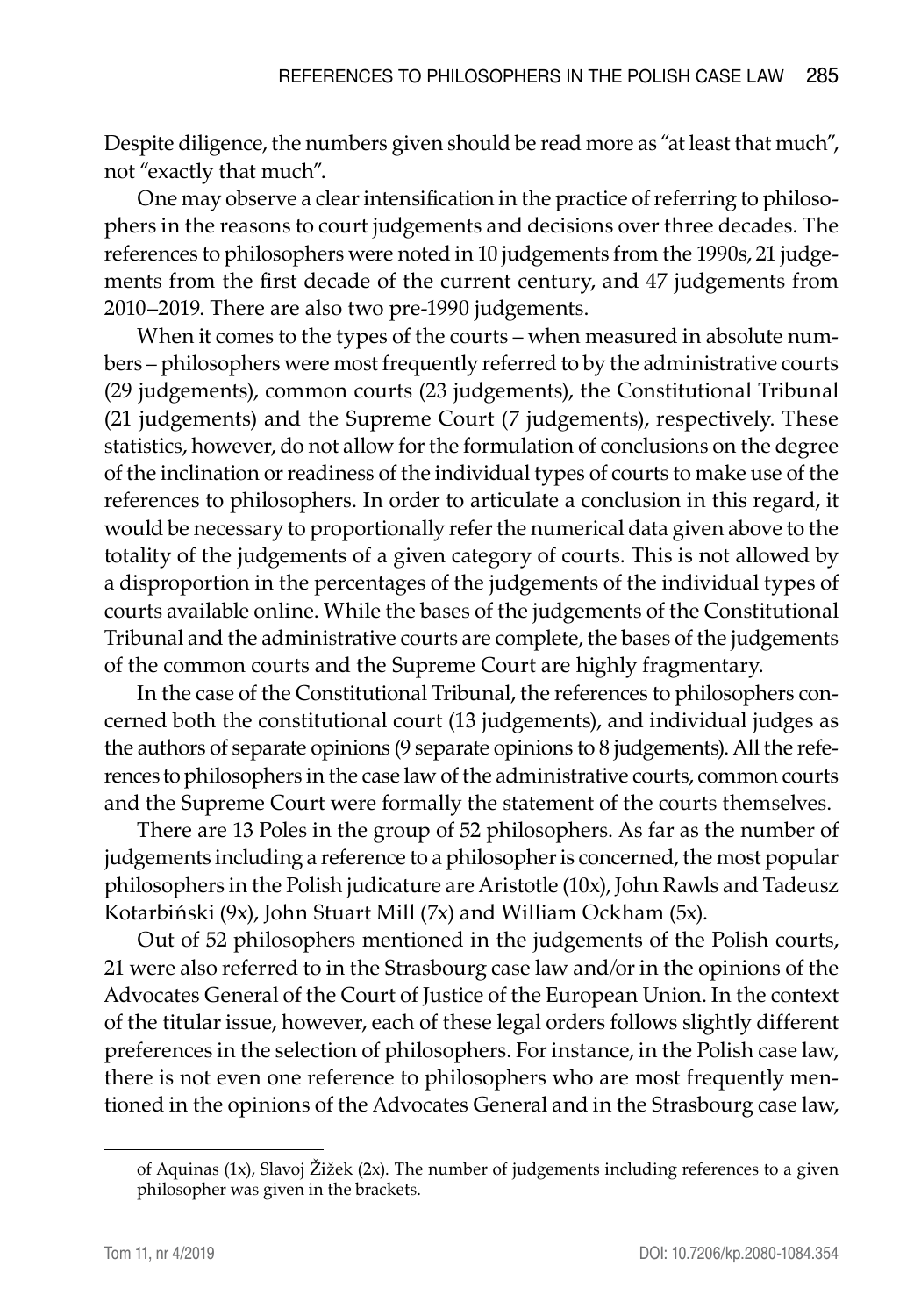that is, to Charles Montesquieu (11 opinions) and Thomas Hobbes (separate opinions to 6 judgements of the ECHR).<sup>14</sup> However, a common regularity for the Polish and Strasbourg case law and the opinions of the Advocates General is a clear increase in cases of referring to philosophers in the reasons for judgements (opinions) in the last two decades.

The fact that the only recognised references to philosophers in pre-1989 judgements were references to Karl Marx and Friedrich Engels<sup>15</sup> may suggest that the titular issue remained under the influence of political and ideological factors then. A relatively small number of judgements from that time, collected in the database considered, and out of those judgements identifying only two which referred to philosophers makes it, however, significantly more difficult to formulate representative conclusions on the subject matter.

#### **The Perception of References to Philosophers in the Judicial Decision-Making Process by Courts and Parties to the Proceedings**

The attitude of courts towards the role of philosophical reasons in the judicial decision-making process is not uniform. Next to the cases analysed in this paper, where the courts themselves refer to the work of philosophers, there is no shortage of judgements in which the courts criticised the philosophical argumentation – or at least the one that the court deemed as such – of the party to the proceedings. Due to quite laconic remarks of the courts in this regard, it remains unobvious whether the judicature's objections generally concerned referring to philosophical reasons or came down to the inadequacy of these reasons on the grounds of a specific case. In general, the courts presented the philosophical reflections of the party to the proceedings in opposition to "the exchange of factual arguments, suitable for the decided case<sup>"16</sup> or "the real circumstances of the decided event."<sup>17</sup>

<sup>14</sup> G. Maroń, *Odwołania do filozofów w opiniach rzeczników generalnych Trybunału Sprawiedliwości Unii Europejskiej*, "Europejski Przegląd Sądowy" 2019, 3, pp. 87–104; idem, *Odwołania do filozofów w orzecznictwie Europejskiego Trybunału Praw Człowieka*, "Przegląd Prawa Publicznego" 2018, 12, pp. 27–43.

<sup>15</sup> Judgement of the SAC in Wrocław of 26 August 1988, SA/Wr 773/87; Resolution of the Supreme Court [hereinafter referred to as: the SC] of 14 March 1950, KO 46/50.

<sup>&</sup>lt;sup>16</sup> Judgement of the Regional Court [hereinafter referred to as: the RC] in Elblag of 17 October 2014, IV Ua 40/14.

<sup>&</sup>lt;sup>17</sup> Judgement of the District Court [hereinafter referred to as: the DC] in Jelenia Góra of 5 November 2013, II K 1029/12.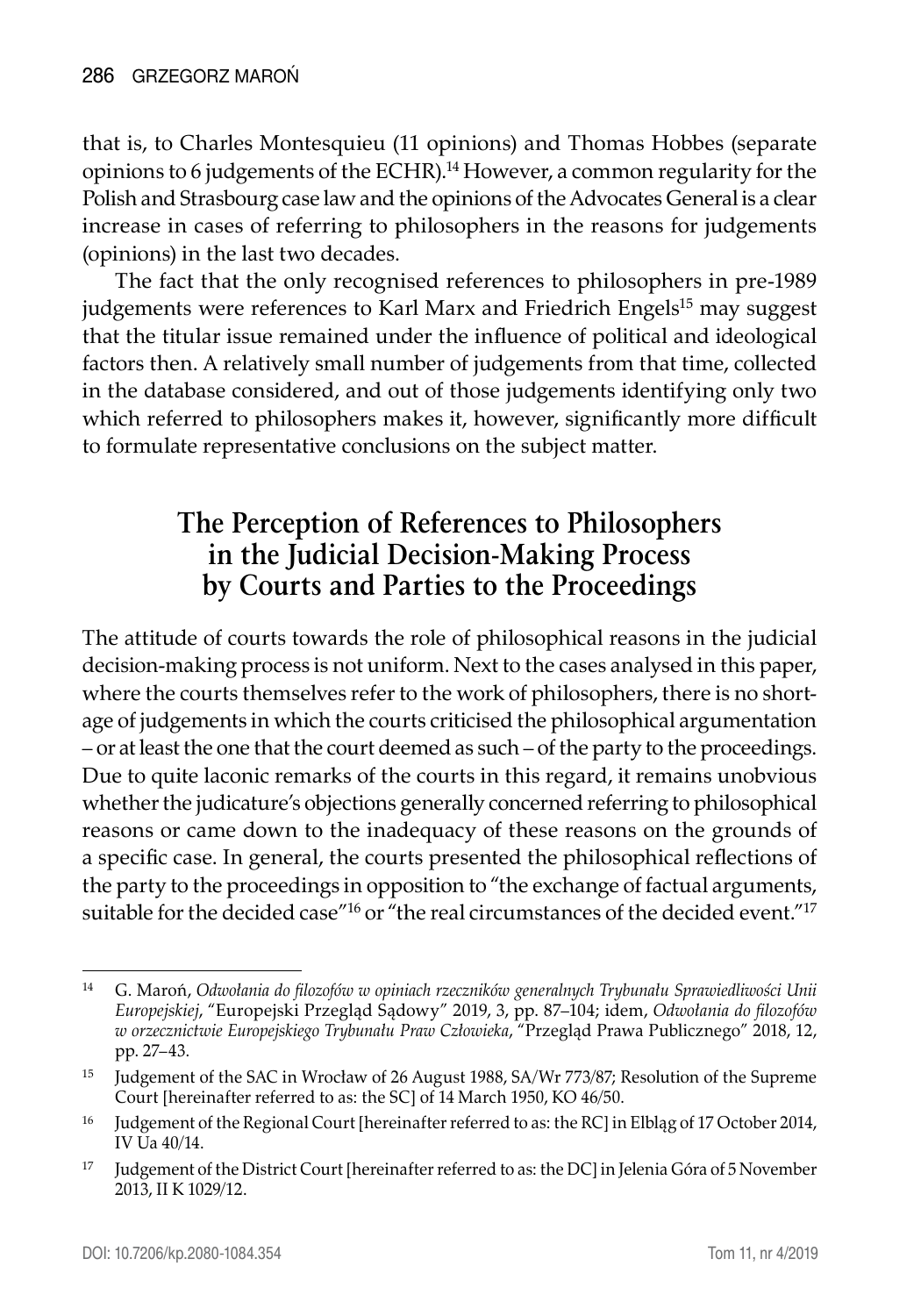One sometimes may get the impression that the court, defining the party's statements as "a philosophical standpoint" or "philosophical reflections", thereby felt exempt from the obligation to assume an attitude towards those statements.<sup>18</sup>

The cases of a court referring to a philosopher or more or less clearly undermining the philosophical argumentation of the party to the proceedings do not exhaust the courts' attitude towards philosophers and philosophy that can be reconstructed from the analysis of the reasons for judgements. It happens that the courts determine some legally relevant terms in their judgements as derived from philosophy or constituting its prime object of interest.<sup>19</sup> There is also no shortage of cases when they emphasise the overlap in meaning of specific terms on the grounds of law and philosophy, $2^0$  or their non-identity.<sup>21</sup> They sometimes directly point out a philosophical inspiration for the establishment of certain provisions by the legislator, e.g. the statement that the genesis of Article 1 of the Act of 21 August 1997 on the Protection of Animals – ordering a human being to provide "respect, protection and care" for animals – is connected with, among other things, "the philosophical perception of the nature of a living creature."22 Another time, the courts, labelling an issue as philosophical, expose its complexity and the non-uniformity of opinions which accompany it. At the same time, they emphasise that the philosophical nature of a given issue does not exempt them from the evaluation of that issue on the grounds of the law. For instance, a court stated in one of the cases: "Despite the implication of the philosophical concept of human dignity, several basic features of this principle may be distinguished."23 Another court raised that "In civil law, somewhat independently from basic philosophical and axiological disputes, the conditional legal capacity of the *nasciturus* can be seen."<sup>24</sup>

The perception of the presence of philosophical argumentation in the judicial decision-making process is equally non-uniform for the parties to the proceedings. In the reasons for several judgements, the courts reported a reference to philosophers which was made by the party to the proceedings in the articulation of that

<sup>&</sup>lt;sup>18</sup> Judgement of the AC in Gdańsk of 2 December 2015, ACa 487/15; Judgement of the SAC of 30 March 2010, II FSK 337/10; Judgement of the VAC in Rzeszów of 6 May 2011, II SA/Rz 205/11.

<sup>&</sup>lt;sup>19</sup> Judgement of the VAC in Warsaw of 26 February 2016, VII SA/Wa 2913/15 [human dignity as "the basic issue of philosophical anthropology"]; Judgement of the AC in Katowice of 8 October 2013, III AUa 2342/12 [the understanding of justice derived from "social philosophy"].

<sup>&</sup>lt;sup>20</sup> Judgement of the SC of 5 April 2002, II CKN 1095/99 [term "truth"].

<sup>&</sup>lt;sup>21</sup> Judgement of the SAC in Warsaw of 19 March 1999, II SA 135/99 [term "thing"].

<sup>22</sup> Judgement of the RC in Łódź of 5 April 2018, III Ca 23/18.

<sup>&</sup>lt;sup>23</sup> Judgement of the RC in Częstochowa of 18 March 2016, IV U 1470/12.

<sup>24</sup> Judgement of the RC in Łódź of 12 February 2014, III Ca 1074/13.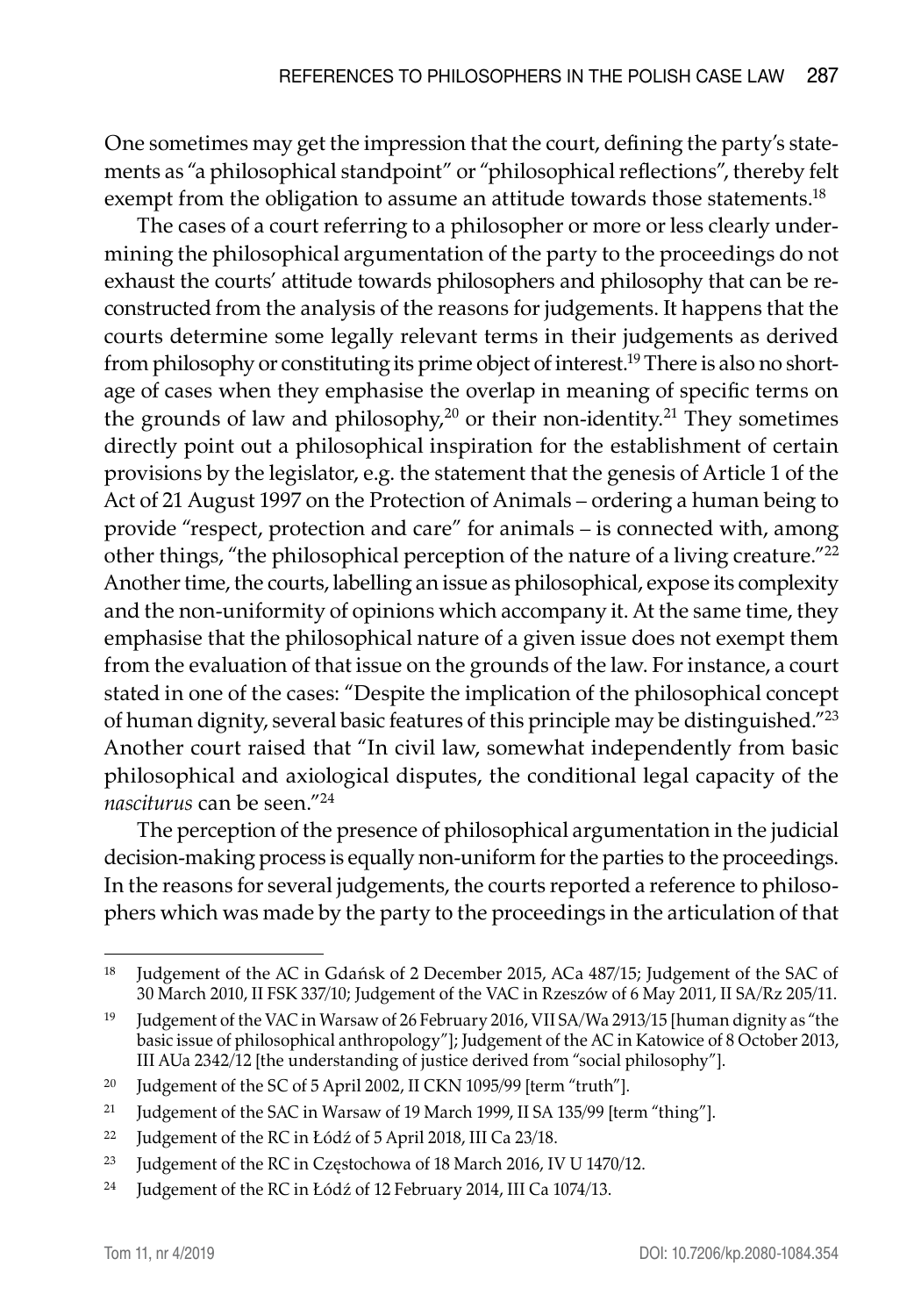party's own procedural standpoint<sup>25</sup> or the party's calling of his or her reasoning by the name of "a philosophical analysis."26 Sometimes, in the case of the parties to the proceedings, similarly to the case of the judges, one may notice contradistinguishing of "the pragmatism" of law and "the abstractness" of philosophy. In one of the cases, the party to the proceedings raised that if "law is supposed to have practical use", then "abstract, philosophical and theoretical concepts" cannot be adopted as a reference point in juridical considerations.<sup>27</sup>

Cases when a court's reference to a philosopher was criticised by the party to the proceedings, or even became the object of a plea are singular. In one of the cases, the court – represented by a court referendary – justifying the decision to reject the accuser's application for dispensation from payment of the costs of proceedings, indicated that leasing is "a model example for the classic definition of wealth according to Aristotle who stated that it involves using more than possessing." This way, it noted the circumstance that the leasing of luxury cars by the accuser shows that person's not bad financial situation.28 In the objection to this decision, the accusing party raised that, among other things, "the Referendary's argument that the accuser has numerous leasing contracts and that leasing is an example of Aristotlean wealth" is not legitimate. In the party's opinion, "the use of philosophical arguments from Aristotle is non-normative in nature. Aristotle's statement does not constitute a source of the law, was not illustrated by a quotation, and is not verifiable because of that. Aristotle is not an acclaimed legal or economic authority, either, so his reflection cannot be treated as in terms of voices of the legal doctrine or literature." The court deciding on the objection did not refer to these specific objections.<sup>29</sup> In another case, the attorney of the party to the proceedings made allegations against the judge in connection with the latter's supposed references to philosophy in the judicial decision-making

<sup>25</sup> Judgement of the SAC of 30 May 2014, II OSK 1/13 [Charles Montesquieu]; Judgement of the VAC in Gliwice of 30 October 2012, I SA/Gl 474/12 [Adam Smith]; Decision of the SC of 29 August 2006, IV KK 126/06 [Isaac Newton]; Judgement of the VAC in Warsaw of 16 January 2012, III SA/Wa 1168/11 [Cicero]; Judgement of the VAC in Szczecin of 5 December 2012, II SA/Sz 817/12 [Zbigniew Musiał, Bogusław Wolniewicz]; Judgement of the SAC of 19 March 2008, II GSK 427/07 and Judgement of the VAC in Warsaw of 6 April 2017, VI SA/Wa 2389/16 [Tadeusz Kotarbiński].

<sup>&</sup>lt;sup>26</sup> Judgement of the AC in Łódź of 13 September 2012, III AUa 57/12.

<sup>27</sup> Decision of the SAC of 22 May 2009, I OSK 535/09.

<sup>&</sup>lt;sup>28</sup> Decision of the VAC in Cracow of 23 October 2015, III SA/Kr 1095/15, III SA/Kr 1094/15; Decision of the VAC in Cracow of 1 December 2015, III SA/Kr 1443/15.

<sup>29</sup> Decision of the VAC in Cracow of 12 January 2016, III SA/Kr 1443/15.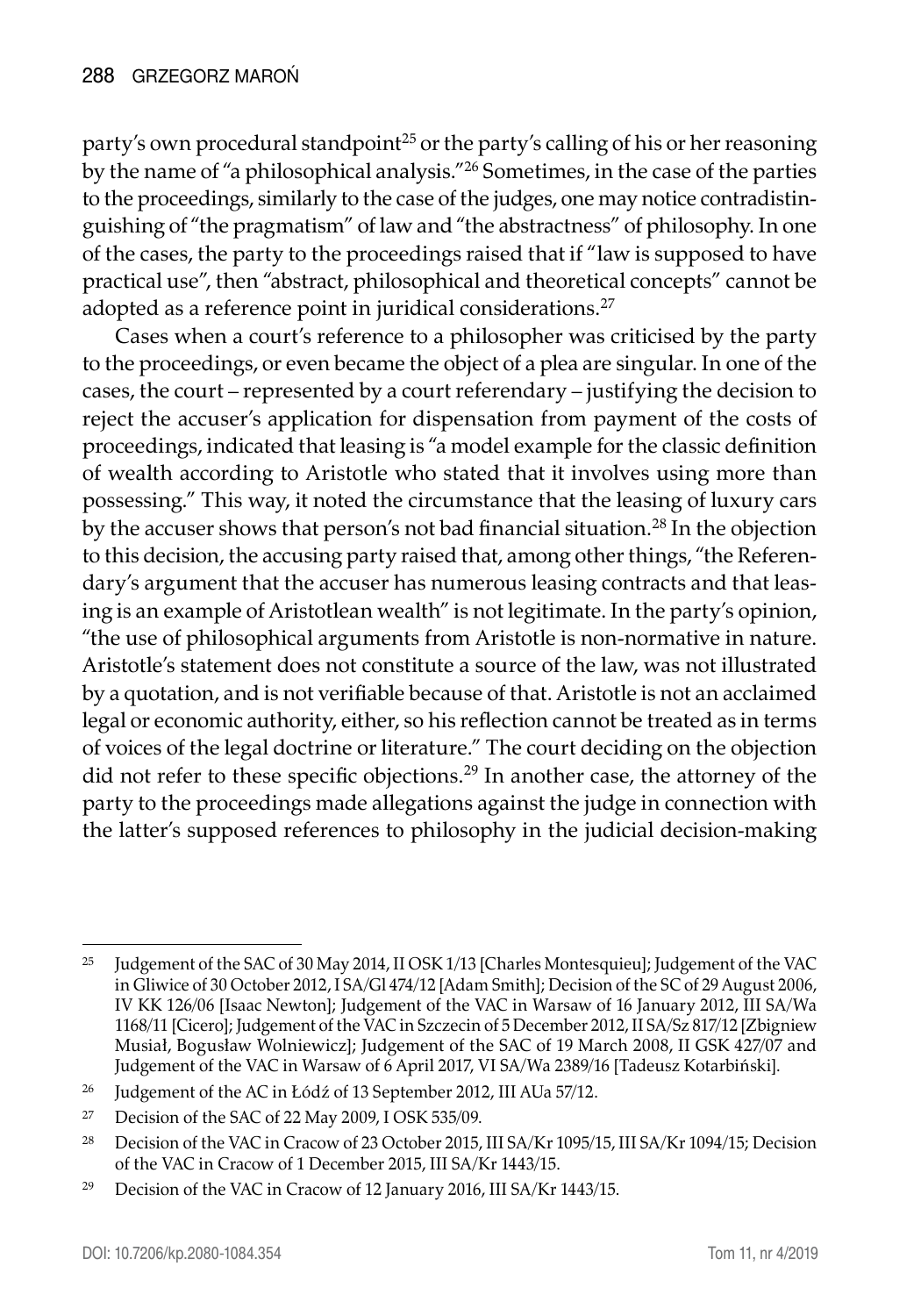process. The motion for recusal of the judge was justified by "[the judge's] usage of the non-literary language when using philosophical revelations."30

## **The Functions of References to Philosophers in the Reasons for Judgements**

The references to philosophers in the reasons for judgements have various, frequently mutually crossing, functions. Most frequently, the courts refer to the philosophers by determining and explaining concepts of both philosophical and legal importance. The constitutional term of "social justice" (Article 2) was explained in the case law by referring to i.a. Aristotle's reflections or John Rawls's concept of justice.31 Presenting criminal punishment in terms of retributive justice, Immanuel Kant was cited, in turn.<sup>32</sup> In the context of the constitutional equality in law (Article 32 section 1), reference was made to Aristotle's view, according to which "equality means equal treatment for equals, and unequal treatment for unequals"<sup>33</sup> and John Rawls's standpoint.<sup>34</sup> The philosophers' determinations were also referred to during interpreting such concepts as "ethics" and "morality" (Maria Ossowska, Tadeusz Ślipko),35 "dignity" (Leszek Kołakowski, Immanuel Kant),<sup>36</sup> "subjective right" (Zdzisław Cackowski, Maria Ossowska),<sup>37</sup> "truth"

<sup>30</sup> Decision of the VAC w Bydgoszcz of 27 February 2006, II SO/Bd 1/06. See Judgement of the VAC w Gliwice of 1 July 2005, I SA/Gl 44/05. The court indicated in the reason that in the action against the decision of the Self-Government Board of Appeals, "the accuser raised that the reason for the contested decision was 'unjust and philosophical'."

<sup>31</sup> Ruling of the CT of 22 August 1990, K 7/90; Ruling of the CT of 4 February 1997, P 4/96; Judgement of the CT of 22 December 1997, K 2/97; separate opinion of Z. Cieślak to the judgement of the CT of 17 December 2008, P 16/08; separate opinion of M. Granat to the judgement of the CT of 19 December 2012, K 9/12; Judgement of the SAC of 13 April 2016, II OSK 1991/14; Judgement of the CT of 2 December 2008, P 48/07. See Judgement of the VAC in Poznań of 8 August 2012, I Sa/Po 272/12; separate opinion of M. Zdyb to the judgement of the CT of 9 June 2003, SK 5/03.

<sup>&</sup>lt;sup>32</sup> Judgement of the SC of 30 November 2016, IV KK 225/16.

<sup>33</sup> Judgement of the CT of 23 November 2010, K 5/10; Judgement of the VAC in Cracow of 6 July 2011, III SA/Kr 186/11.

<sup>34</sup> Judgement of the RC in Bydgoszcz of 22 March 2018, VI Pa 126/17.

<sup>35</sup> Judgement of the CT of 23 March 2006, K 4/06; Judgement of the CT of 10 December 2014, K 52/13.

<sup>&</sup>lt;sup>36</sup> Judgement of the RC in Szczecin of 26 March 2010, I C 28/10; Decision of the VAC in Warsaw of 25 March 2008, III SA/Wa 318/08.

<sup>37</sup> Judgement of the VAC in Warsaw of 8 May 2014, IV SA/Wa 472/14.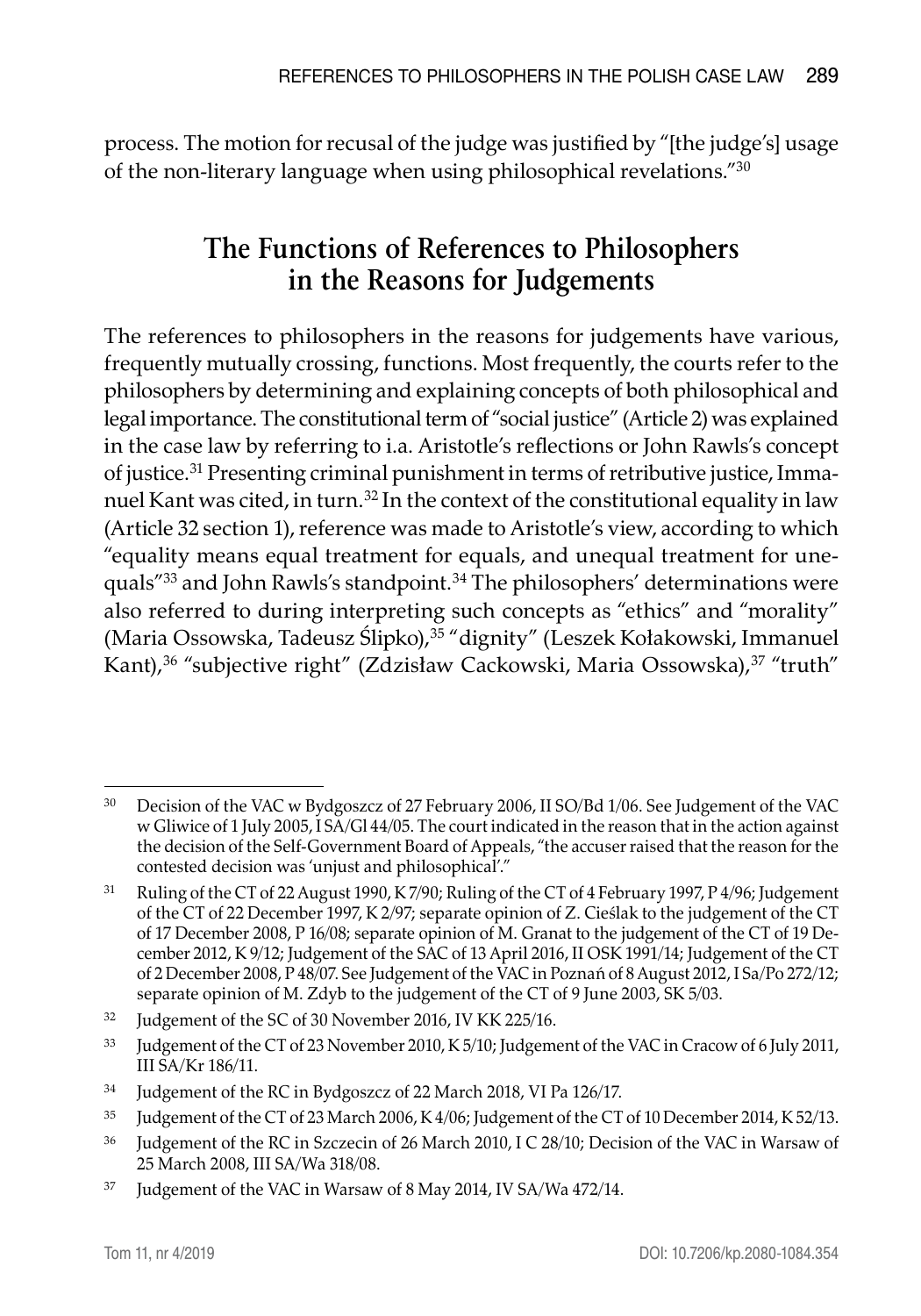(Aristotle),38 "freedom" (John Acton, Isaiah Berlin, John Stuart Mill, Karl Popper, Józef Tischner).39

The courts also refer to philosophers, explaining the genesis of specific legally relevant concepts or principles of the law. In criminal cases, the courts stated several times in the reasons for their decisions that the theory of the equivalence of the causal link "is derived from John Stuart Mill's philosophical assumptions."<sup>40</sup> By signalling the ancient origin of the *lex retro non agit* principle, reference was made to Cicero's utterance<sup>41</sup>. Mentioning a work by St Augustine of Hippo, *The City of God*, and *Paradise Lost* by John Milton, was of different nature. It was meant to show that the genesis of the words "see darkness" – the use of which in a commercial became the subject of a court dispute with regard to copyright law – precedes the film *Sexmission*. 42

The courts sometimes invoke philosophers, pointing out the genesis and the essence of specific concepts, their evolution and factors determining that evolution simultaneously. For instance, this kind of more extensive references to 11 philosophers was made by the Constitutional Tribunal, explaining the concept of conscience in the context of the constitutionality of doctors' conscience.<sup>43</sup>

The philosophers' works also turned out to be helpful for the courts in exposing the defectiveness of reasoning used by the party to the proceedings or a lower court in interpreting the law or characterising the facts of the case. For instance, in one of the cases, the court referred to so-called Hume's guillotine, explaining that the accuser "cannot conclude what ought to be on the basis of what is, and vice versa."44 The courts made references to a principle which is called "Ockham's razor" several times. What they deemed as a symptom of multiplying entities more than necessary was attributing elements which a specific legal institution does not have to that institution,<sup>45</sup> the introduction of reflections on "absolutely

<sup>38</sup> Judgement of the VAC in Warsaw of 29 May 2018, III SA/Wa 2589/17; III SA/Wa 2590/17.

<sup>&</sup>lt;sup>39</sup> Judgement of the SC of 28 September 2000, V KKN 171/98; separate opinion of M. Granat to the judgement of the CT of 30 July 2014, K 23/11.

<sup>40</sup> Decision of the SC of 26 April 2001, II KKN 104/99; Judgement of the AC in Gdańsk of 17 December 2013, II AKa 366/13. Similarly Judgement of the RC in Łódź of 16 February 2016, VII Ua 149/15; Judgement of the Gdańsk-Południe DC in Gdańsk of 25 August 2015, VI P 279/14.

<sup>41</sup> Judgement of the CT of 6 July 1999, P 2/99.

<sup>&</sup>lt;sup>42</sup> Judgement of the AC in Cracow of 5 March 2004, I ACa 35/04.

<sup>43</sup> Judgement of the CT of 7 October 2015, K 12/14 [Alexander Bain, Boethius, Barbara Chyrowicz, Emil Durkheim, St. Jerome, David Hume, Krzysztof Kosior, James Mill, John Stuart Mill, A. Szostek, St. Thomas of Aquinas].

<sup>44</sup> Judgement of the VAC in Poznań of 21 June 2017, IV SA/Po 147/17.

<sup>45</sup> Judgement of the VAC in Łódź of 10 May 2011, I SA/Łd 351/11.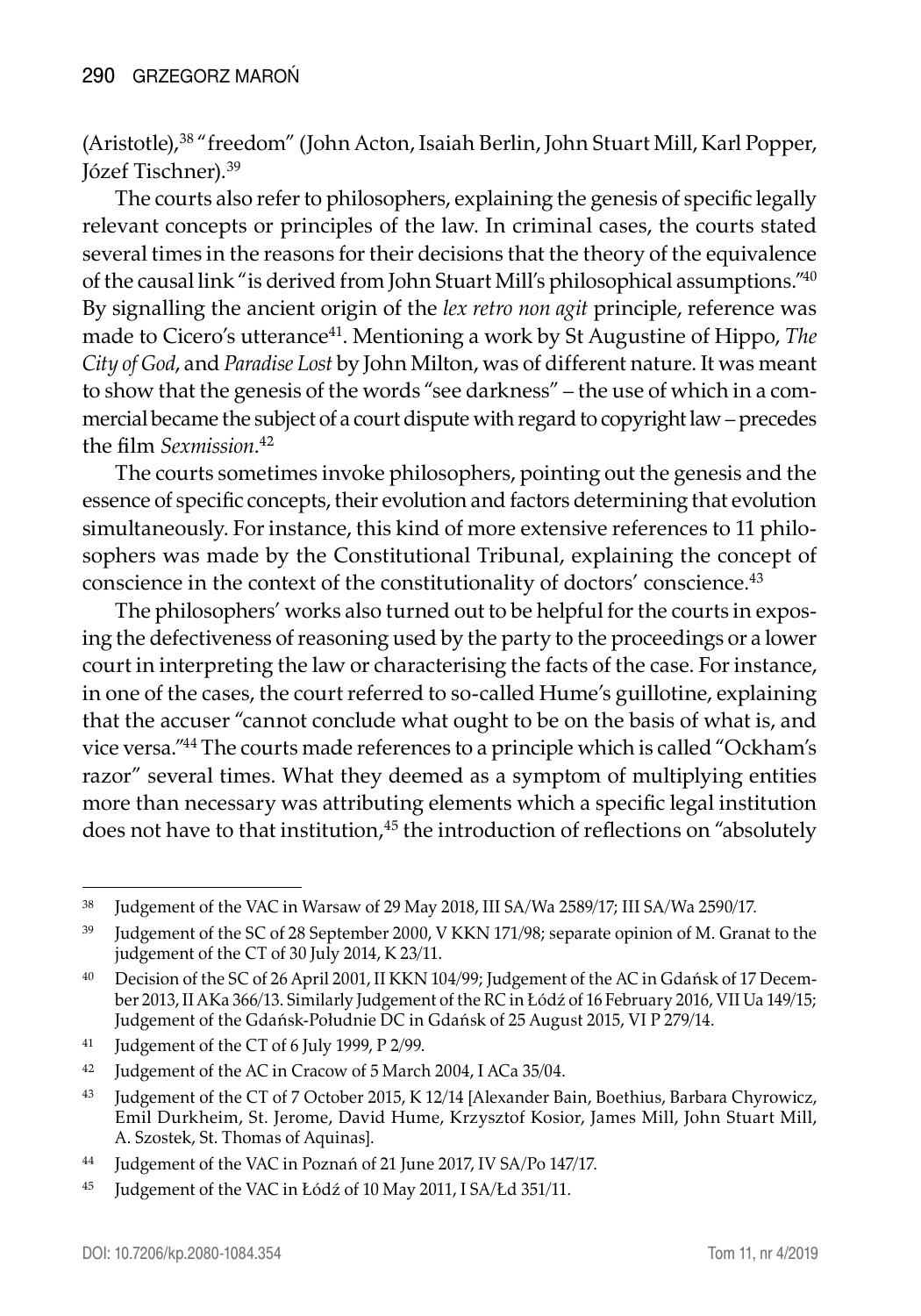all possible scenarios (versions of the occurrence of the event, result)" into the process of establishing the substantive truth in the taking of evidence,<sup>46</sup> covering further issues with the court's explanations, despite the fact that these issue did not remain "within the scope that is essential for deciding the controlled case",<sup>47</sup> an unnecessary indication in a cassation appeal of provisions "the violation of which the reason does not refer to."48 The court referred to Kazimierz Ajdukiewicz, arguing that the implication method is inadequate as part of formal logic for the interpretation of a provision of a law expressed in a natural language.<sup>49</sup> In another case, the court evaluated the correctness of the opinions of experts through the definition of "reasoning" and "concluding" by Ajdukiewicz.50 In yet another case, the court called the use of the term "indisputable" by the Self-Government Board of Appeals Schopenhauer's eristic, in the situation when the evidence was equivocal.<sup>51</sup> The courts also referred to Tadeusz Kotarbiński, more specifically, to his book *Kurs logiki dla prawników*, <sup>52</sup> explaining the nature of different categories of reasoning.<sup>53</sup>

The courts referred to philosophers also within the framework of logical-semantic determinations accompanying the interpretation of the law. When it comes to the meaning and usage of the words "perhaps" and "if", John Langshaw Austin was referred to.54 In turn, an analysis of Pope Benedict XVI's encyclical led the court to the conclusion that a donation for "charity and care" purposes may achieve the objectives of "a religious cult" under the tax law.<sup>55</sup>

A part of the references to philosophers was used by the courts to strengthen the legitimisation of legal provisions. Support for restricting an individual's

- <sup>51</sup> Judgement of the VAC in Szczecin of 29 November 2012, II SA/Sz 891/12.
- <sup>52</sup> "Logic for Lawyers" [translator's note].

<sup>46</sup> Judgement of the AC in Łódź of 20 November 2012, II AKa 162/12; Judgement of the AC in Łódź of 19 March 2013, II AKa 4/13.

<sup>47</sup> Judgement of the SAC of 19 February 2014, II OSK 2234/12.

<sup>48</sup> Judgement of the SAC of 5 September 2017, II GSK 3552/15.

<sup>49</sup> Decision of the SC of 22 October 1993 r., III SW 59/93.

<sup>50</sup> Decision of the RC in Cracow of 5 February 2016, II Ca 2355/15.

<sup>53</sup> Judgement of the SAC in Poznań of 25 February 1993, SA/Po 2462/92; Judgement of the AC in Lublin of 19 June 2006, II AKa 166/06; Judgement of the VAC in Białystok of 10 July 2007, I SA/Bk 361/07; Judgement of the CT of 28 November 2007, K 39/07; Judgement of the AC in Lublin of 7 July 2009, II AKa 44/09; Judgement of the VAC in Warsaw of 8 September 2016, VII SA/Wa 2068/15; Judgement of the SAC of 14 November 2018, II OSK 2236/18. See Judgement of the VAC in Wrocław of 24 February 2014, II SA/Wr 835/13; Judgement of the SAC of 24 September 2015, II OSK 1630/14.

<sup>54</sup> Judgement of the SAC of 21 August 2015, II FSK 1703/13; Judgement of the SAC of 3 September 2013, II FSK 2414/11; Judgement of the VAC in Cracow of 27 June 2014, I SA/Kr 2189/13.

<sup>55</sup> Judgement of the SAC of 6 September 2013, II FSK 2608/11.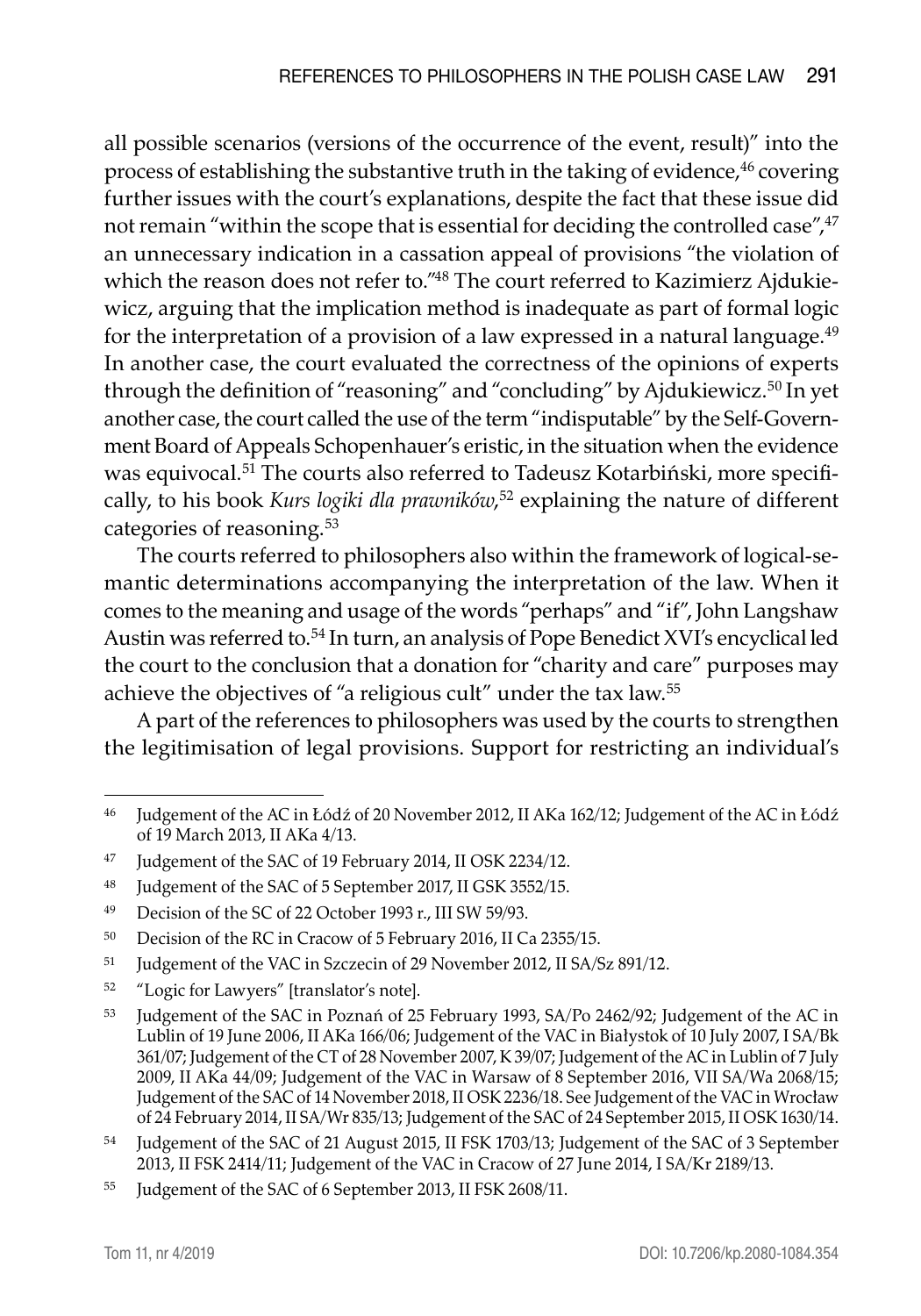freedom by obligating one to fasten seat belts in a car was found in the views of the representatives of liberal philosophy, including Gerald Dworkin, on paternalism.56 Justification for the obligation of military service was found in John Paul II's words.<sup>57</sup> Pope Francis's utterance was invoked to in favour of the penalisation of insulting religious feelings.<sup>58</sup> The legitimisation of tax law obligations was supported with examples from the life and teachings of Jesus Christ.<sup>59</sup>

The courts also explained certain aspects of the facts of the decided case with the philosophers' determinations. In one of the cases, the court, pointing out the need for interpreting the defendant's threat posed against the victim considering the context of relations between the two, referred to Jürgen Habermas's theory of communication.<sup>60</sup>

Some references to philosophers communicated regularities which constitute so-called common knowledge. In the context of the punishable threat offence, the court noted, quoting Plato that "concerns are raised not by the evil that happened, and not by the one that is now, but by the evil that is expected."61 In another case, the court indicated that a witness's testimony concerning the defendant's utterance is not disqualified by the circumstance by the fact that the witness heard that utterance "through the wall". The court quoted Quintilian who stated that "a person's voice is as easy to distinguish for the ear as the face is easy to distinguish for the eye."62

The references to philosophers sometimes have an illustrative function, that is, they serve a clearer and more distinct expression of certain statements. Judges Ewa Łętowska and Andrzej Rzepliński, arguing for the necessity of covering the possibility of sharing also arguably false information with constitutional freedom of speech, referred to Benjamin Franklin's utterance. Judge Łętowska used a literal quotation from "the founding father" of the United States: "If all printers were determined not to print anything until they were sure it would offend

<sup>56</sup> Judgement of the CT of 9 July 2009, SK 48/05.

<sup>57</sup> Judgement of the SAC in Katowice of 5 August 1992, SA/Ka 678/92.

<sup>58</sup> Judgement of the RC in Gdańsk of 22 December 2015, I C 279/12.

<sup>59</sup> Judgement of the VAC in Poznań of 13 August 2009, I SA/Po 463/09; Judgement of the VAC in Poznań of 4 June 2009, I SA/Po 363/09; Judgement of the VAC in Poznań of 6 December 2007, I SA/ Po 1052/07 and 1053/07; Judgement of the VAC in Poznań of 19 April 2006, I SA/Po 2448/03, 2449/03 and 2450/03.

<sup>60</sup> Judgement of the RC in Łódź of 6 April 2017, IV K 191/16. Similarly Judgement of the RC in Łódź of 5 May 2016, IV K 214/15. See Decision of the RC in Częstochowa of 29 November 2013, IV U 1251/10.

<sup>&</sup>lt;sup>61</sup> Judgement of the RC in Cracow of 29 April 2015, IV Ka 245/15.

<sup>&</sup>lt;sup>62</sup> Judgement of the RC in Elbląg of 30 June 2014, IV Pa 20/14.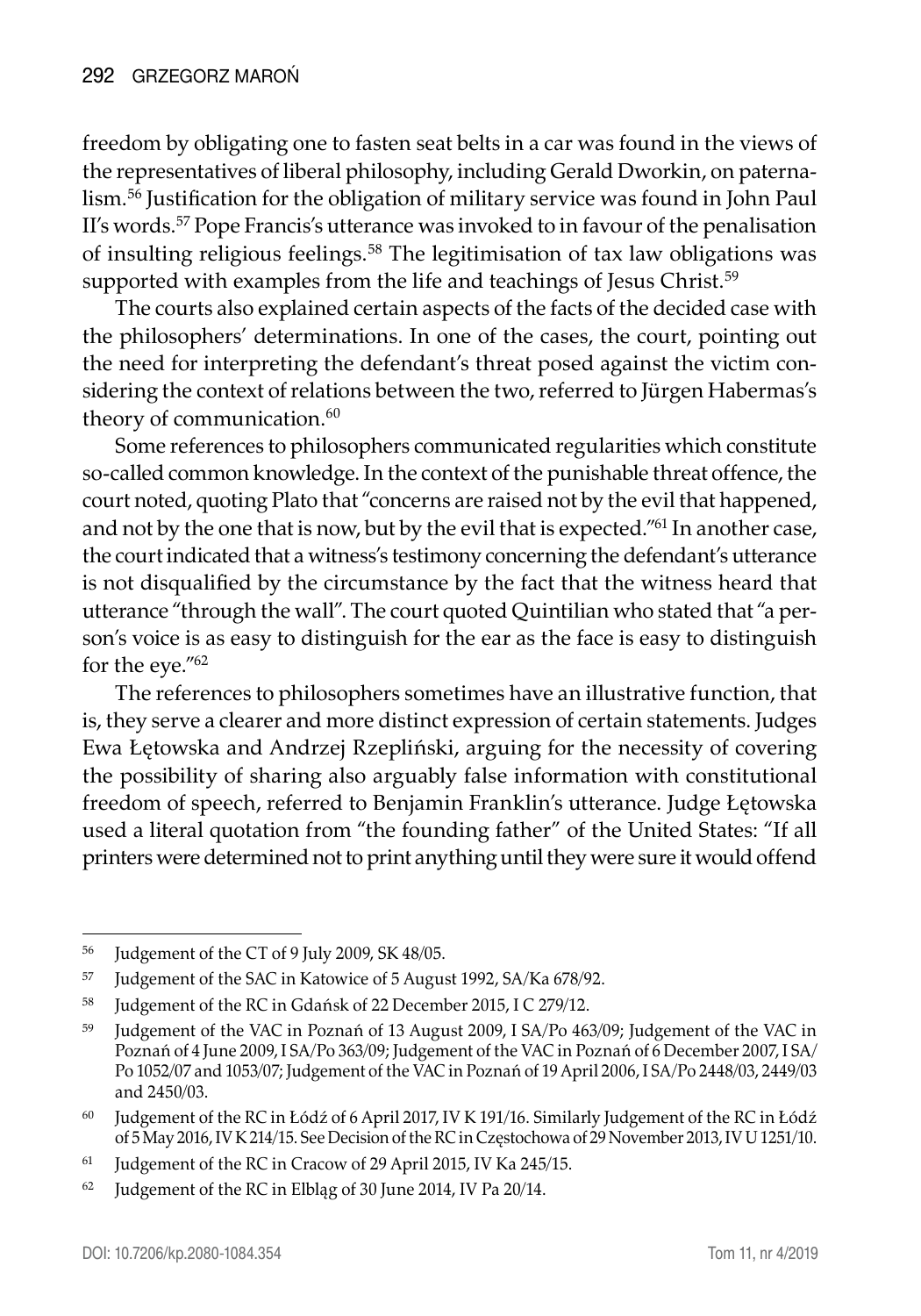nobody, very little would be printed."63 In turn, Judge Rzepliński used its paraphrase: "If ordered journalists not to publish anything until they were sure it would not show the truth, very little would be printed."64

An important – though rather small from the proportional perspective – group of references to philosophers constitutes those by means of which the court attempts to rationalise its position as regards complex legal issues or those which are directly philosophical-legal and/or strongly involve axiological or political matters. Such references are not reserved only for the Constitutional Tribunal, nor they are limited to so-called hard cases. They also appear in the common courts' argumentation, especially when these courts deviate from the linguistic interpretation of legal provisions, and make a judgement that is "controversial" compared to the judgements of other courts in analogous cases. On the grounds of the case concerning the amount of a retirement pension for a former officer of the security service of the Polish People's Republic, the Regional Court in Częstochowa made very extensive reflections regarding the philosophy of law, in which it raised the issue of understanding the rule of the law, collective responsibility, social rights, justice, and the arbitrariness of the employer and the courts. The court invoked such philosophers as Zygmunt Bauman, Michel Foucault, Friedrich August von Hayek, Karl Marx, Jean-Jacques Rousseau, Slavoj Žižek<sup>65</sup> in its arguments. In another case, the same court criticised the possibility for ZUS<sup>66</sup> or the judicature to establish decent pay and thereby the amount of insurance contributions, on the basis of the criteria of equity. The court referred to Immanuel Kant who "emphasised that a judge is forbidden from basing their decision on the principle of equity. It would only be possible if the judge financed with their own money what they took away from one party in favour of the other in the name of equity. The judge guided by the principles of equity transforms into a legislator."67

The Warszawa-Śródmieście District Court, justifying the behaviour of a demonstrator who blocked passage on a public road in protest against the government, emphasised the importance of the freedom of speech and assembly for the essence of democracy and pluralist society. In its argumentation, the court referred to John Rawls and Hannah Arendt.<sup>68</sup>

<sup>63</sup> Separate opinion of E. Łętowska to the judgement of the CT of 30 October 2006, P 10/06.

<sup>&</sup>lt;sup>64</sup> Separate opinion of A. Rzepliński to the judgement of the CT of 29 September 2008, SK 52/05.

<sup>&</sup>lt;sup>65</sup> Judgement of the RC in Częstochowa of 18 March 2016, IV U 1470/12.

<sup>66</sup> ZUS – Zakład Ubezpieczeń Społecznych – Social Insurance Institution [translator's note].

<sup>&</sup>lt;sup>67</sup> Judgement of the RC in Częstochowa of 22 March 2018, IV U 515/14; Decision of the RC in Częstochowa of 12 November 2014, IV U 515/14.

<sup>68</sup> Judgement of the Warszawa-Śródmieście DC in Warsaw of 22 January 2019, XI W 59/18.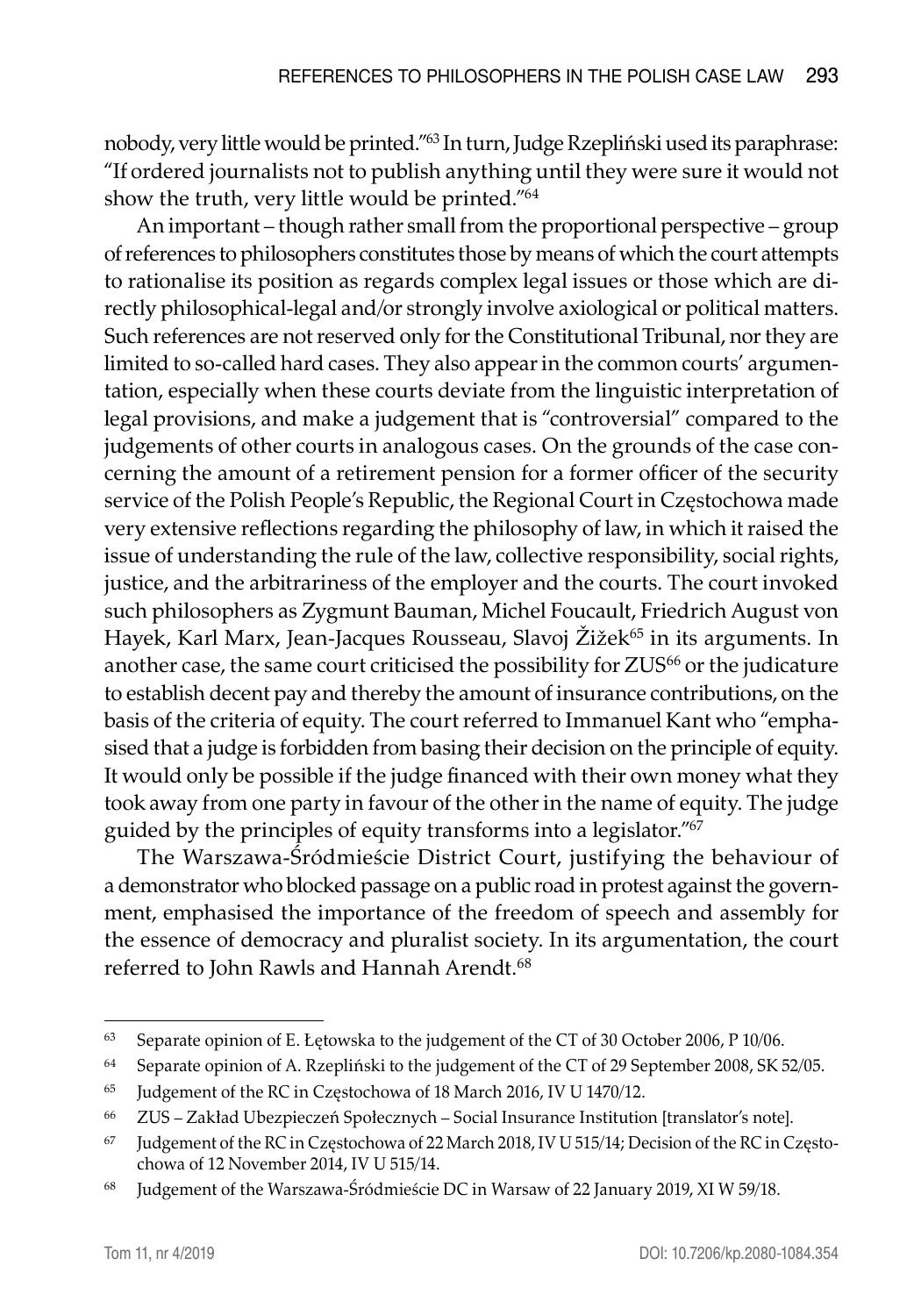In a case concerning the submission of lustration declarations, the Supreme Court invoked Aristotle who "noticed that the absolute performance of duties resulting from law can in certain situations lead to effects which are unwanted from the ethical point of view. It may be added that this can also lead to effects which are unwanted from the point of view of state interests, and it can sometimes lead to simply absurd effects."69

In the context of historical justice associated with the issue of lustration, two judges of the Constitutional Tribunal also referred to philosophical-theological argumentation. Despite the fact that they relied on similar sources, they justified different conclusions with them. Judge Bohdan Zdziennicki, questioning the constitutionality of the Act of 18 October 2006 on Revealing Information on the Documents of the State Security Authorities from 1944–1990 and the Content of the Those Documents, referred to, among other things, the encyclicals and utterances of John Paul II and Benedict XVI. In the judge's opinion, they communicate the need for respect and love for another human being, and the need for abstinence in judging others.70 In turn, Judge Zbigniew Cieślak, supporting the constitutionality of several – questioned by the Tribunal – provisions of the act mentioned above, found a call for respect for the truth and the homeland in John Paul II's teachings and Jacek Salij's views.<sup>71</sup>

Finally, it occasionally happens that a reference to a philosopher is mainly or exclusively decorative, and is more of a linguistic form of expression, adding some colour to the reason of a judgement, than a typical argumentative tool, e.g. quoting Cicero's sentence *O tempora, o mores!*. 72

#### **Conclusions**

Law and philosophy are not realities hermetically separated from each other. Juridical reflections, also those made by judges in the judicial decision-making process, are frequently philosophical to some extent. It is impossible to avoid this in a situation when the object of legal regulations is collaterally the object of philosophical delving. This concerns the case-law practice of constitutional

<sup>69</sup> Decision of the SC of 20 March 2013, II KK 230/12.

<sup>70</sup> Separate opinion of B. Zdziennicki to the judgement of the CT of 11 May 2007, K 2/07.

<sup>71</sup> Separate opinion of Z. Cieślak to the judgement of the CT of 11 May 2007, K 2/07.

<sup>72</sup> Judgement of the RC in Piotrków Trybunalski of 22 March 2017, IV Ka 91/17.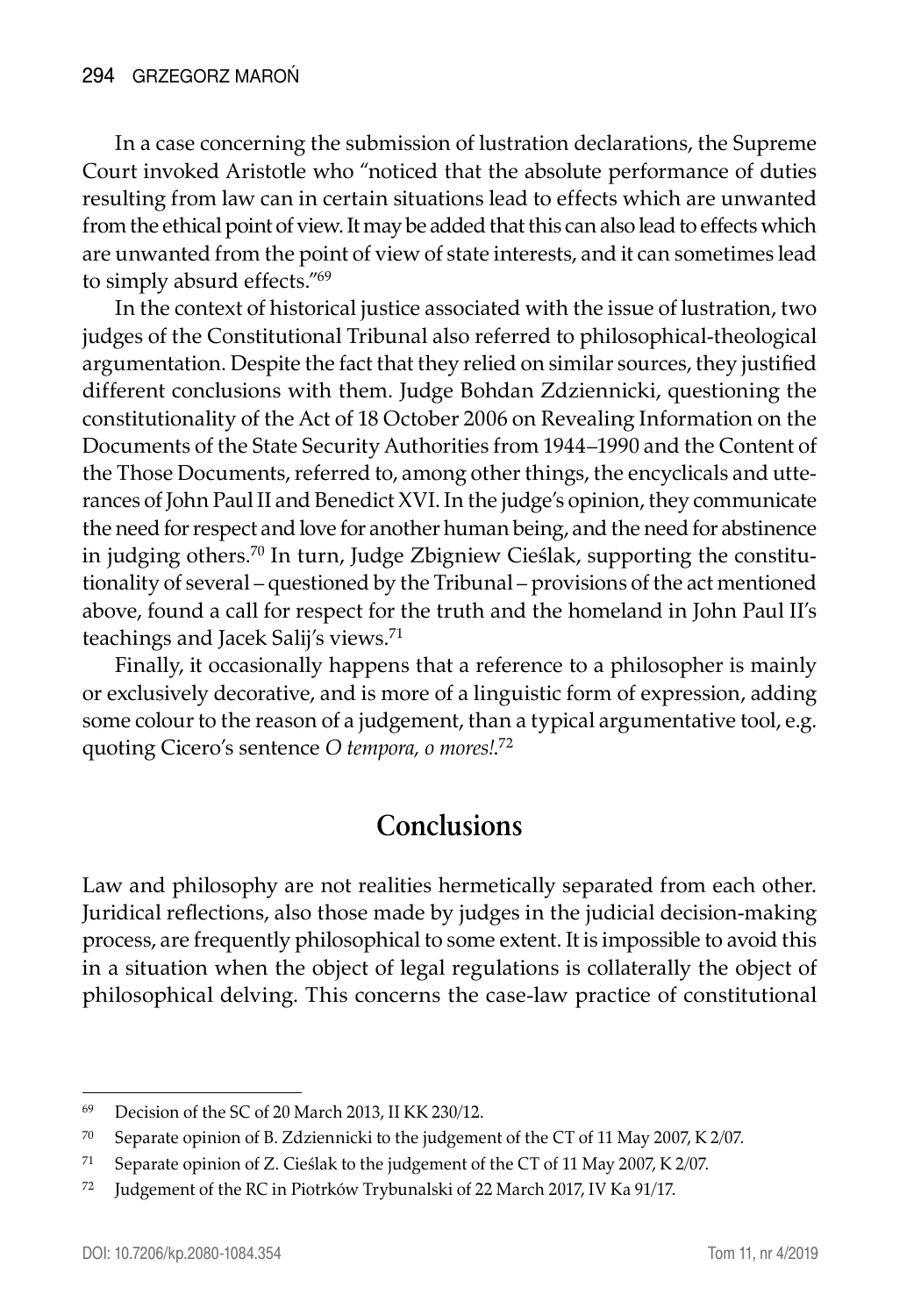courts.73 Therefore, Judge Zdzisław Czeszejko-Sochacki's claim that "the Tribunal does not comment on general issues of political, philosophical or medical nature and cannot become involved in such disputes",<sup>74</sup> is not convincing.

An erroneous belief that the judicial decision-making process remains completely free from "philosophical issues" is firstly a consequence of anticipating the very tight framework of philosophy itself. The philosophical issues are not exhausted in questions about "the sense of life, what happens to a human being after one's death",75 but they also refer to e.g. the area of axiology and politics. Secondly, law is not fully conclusive. In the case-law practice, so-called hard cases occur, and settling them requires reference to extralegal sources, e.g. morality, philosophy or religion. As Jerzy Zajadło notes, an absolute alternative "either the judge as a positivist or the judge as a philosopher" is wrong.<sup>76</sup>

This does not mean that the discourse of the judges and the discourse of the philosophers regarding the same issue are identical in terms of purposes, adopted assumptions, exposed aspects, preferred arguments, etc. The Constitutional Tribunal is right when in the context of the constitutionality of Article 56 § 1 of the Fiscal Penal Code, penalising the provision of "untruth" in a tax declaration by a taxpayer, it states: "The constitutional doubt is thus not **directly** [emphasis G.M.] included in the philosophical question *quid est veritas?* (Vulgate J 18,38)."77

In the introduction to this paper, interest of the legal doctrine, including the Polish one, in the topic of "the judge as a philosopher" was signalled. Anna Rossmanith points out the need for "distinction of the disposition of a philosopher and a humanist among the attributes of the modern judge." In her opinion, the judge as a philosopher, contrary to the judge as an official, is characterised by axiological sensitivity in the process of pursuing justice in decided cases.78 Similarly, Marek Safjan emphasises the necessity of the judge's axiological sensitivity manifesting itself in "referring to the basic rights of an individual and the principles of the system" headed by "a human being's dignity." Thus, the judge's mission is not so much "settling moral disputes" as "looking for justice on the basis of the law." However, when the judge "decides to look for an answer in the

<sup>73</sup> J. Zajadło, *Sędzia konstytucyjny – profil filozoficznoprawny*, [in:] T. Stawecki, W. Staśkiewicz (eds.), *Dyskrecjonalność w prawie*, Warszawa 2010, pp. 15–33.

<sup>74</sup> Separate opinion of Z. Czeszejko-Sochacki to the ruling of the CT of 28 May 1997, K. 26/96.

<sup>75</sup> Judgement of the AC in Gdańsk of 29 June 2015, I ACa 131/15.

<sup>76</sup> J. Zajadło, *Po co prawnikom filozofia prawa*, Warszawa 2008, p. 16.

<sup>77</sup> Judgement of the CT of 12 September 2005, SK 13/05.

<sup>78</sup> A. Rossmanith, *Wrażliwość aksjologiczna sędziego*, [in:] T. Stawecki, W. Staśkiewicz (eds.), *Dyskrecjonalność*..., p. 253.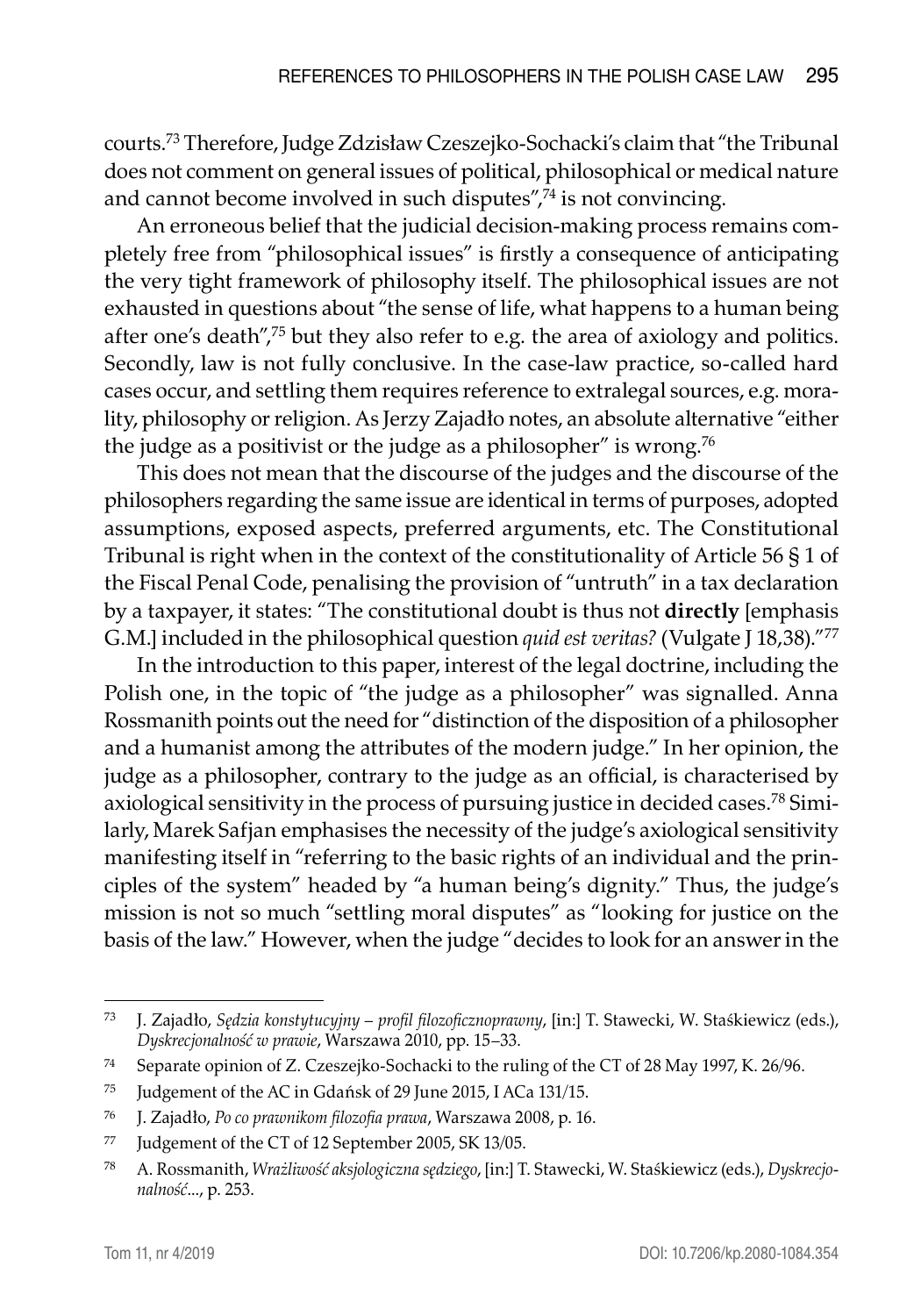principles and values of the legal system, in its axiology", then "both currents of legal and philosophical reflection may find convergence points at a certain level", and simultaneously still "retain their autonomy and own ways of development."<sup>79</sup>

Despite possible associations, the titular issue is, however, not another version of the doctrinal discussion on "judges as philosophers". The practice of referring to philosophers by the courts is primarily a part of the issue of the style of justifying judgements and the role of extralegal sources in the rationalisation – and not so much in undertaking – judicial decisions. While the question of justifying the judicial decision, including the theme of the style of that justification, has been drawing the attention of the Polish jurisprudence for many years, the question of the place and functions of references to materials *extra legem* in the judgements is still yet to be explored scientifically.

A judge who refers to a philosopher in the reasons for judgement is not necessarily marked by axiological sensitivity, and the process of his reasoning which led him to the decision did not have to have much to do with the thinking of Dworkin's Hercules. Moreover, justifying the decision by the sole fact of referring to a philosopher does not become discursive, it may still be expressed in the socalled magisterial style.

Referring to philosophers in the reasons for judgements is primarily an argumentative operation and not an indicator of the nature of the judicial deliberation preceding the decision on a particular case or of the method adopted by individual judges.

The analysis of the case law shows the utilitarian potential of philosophy for judicial argumentation. Invoking extralegal sources in judgements has nothing to do with undermining the paradigm of settling cases on the basis of the law and within its limits. Naive reductionism marks a belief that the sole quoting of Cicero, St Thomas of Aquinas or John Paul II shows that the court made normative grounds for the decision on applying law from those persons' views and not the law. The use of extralegal references in the judgements is calculated to realise the clarifying and persuasive function of the reasons for the judgement. More detailed functions described above are only their instantiations. Such references serve the courts as more communicative, in the sense of understandable for the addressee, explanations of determinations made regarding the facts, the results of the interpretation of the law, the content of the decision and the reasoning leading to individual conclusions. At the same time, these references are to support the court in convincing the addressee of the legitimacy and rightness of the determinations made and conclusions drawn. They do not replace – because

<sup>79</sup> M. Safjan, *Wyzwania*..., p. 207.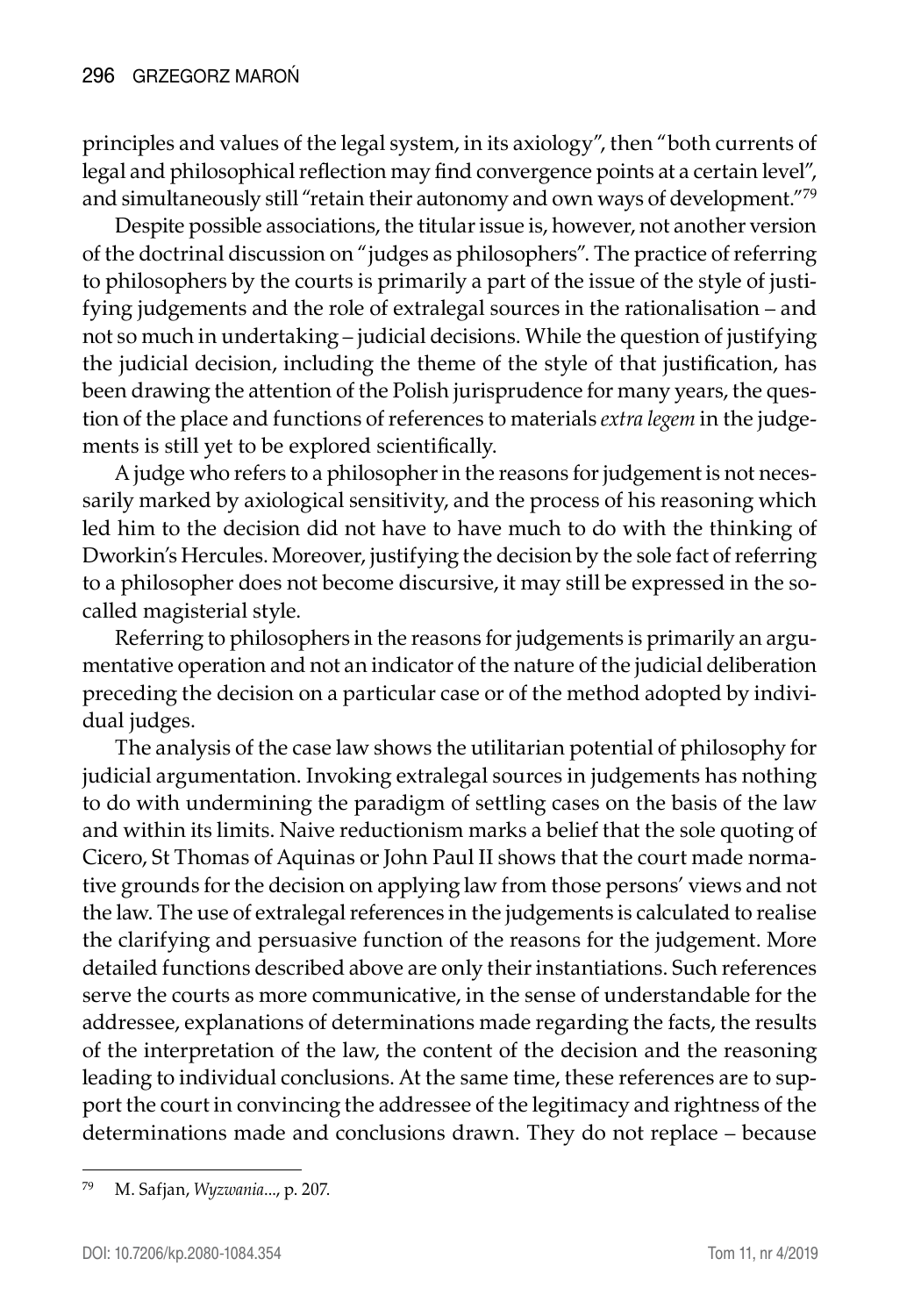they cannot do it – the typical legal argumentation, but they complement it subsidiarily as one of the measures of the judicial rhetoric.

The reasons for the judgements of the Polish courts are frequently and not unreasonably accused of excessive formality and linguistic juridical "jargon" which make them more difficult to perceive and understand.<sup>80</sup> Some judgements resemble – as sarcastically noted by the Regional Court in Piotrków Trybunalski – "a peculiar textbook of provisions and commentaries because most of the text is quotations from legal acts and compilations."81 One may get the impression that in many cases, the courts forget that the addressees of the reason include – next to higher courts, the representatives of the legal practice and legal doctrine – also, and perhaps primarily, the parties to the proceedings who did not receive legal training. When a judgement settles an issue that is legally important to a wider social group, refers to axiologically or politically controversial matters, was made in a case involving a public figure, concerns an event that is an object of social outrage, the addressees of its justification also include the representatives of the mass media and the public opinion. The judges themselves frequently indicate the need for "a simpler and more communicative language of the reasons for judgement."<sup>82</sup>

One needs to be careful in seeking remedies for the accusations against the linguistic form of the judgements in the references to philosophers. The philosophical knowledge of citizens, including the judges, is limited, and the philosophers' delving can be complex and tricky. On the other hand, however, it would be an exaggeration to perceive the entirety of philosophical reflection in terms of specialist knowledge available only for few. It seems that in many of the mentioned judgements, the courts used references to philosophers which were clear and communicative for a wide audience with average humanistic competences. This, in turn, conditions, but does not guarantee, that a reference will achieve its explanatory and persuasive objectives.

Moreover, the presence of references to philosophers in the judgements shows the usefulness of such subjects as theory and philosophy of law and history of political and legal doctrines in legal academic education. The reduction of both subjects present in the curriculum of the students of law to abstract, effusive

<sup>80</sup> A. Makosz, *Sędziowie piszą niezrozumiałe uzasadnienia do wyroków*, https://prawo.gazetaprawna.pl/ artykuly/368582,sedziowie-pisza-niezrozumiale-uzasadnienia-do-wyrokow.html

<sup>81</sup> Judgement of the RC in Piotrków Trybunalski of 27 September 2016, IV Ka 491/16.

<sup>82</sup> M. Szczęsny, *Kafejka "Prosto o prawie" – wywiad z Prezes warszawskiej Iustitii*, https://kruczek.pl/ wywiad-iustitia/